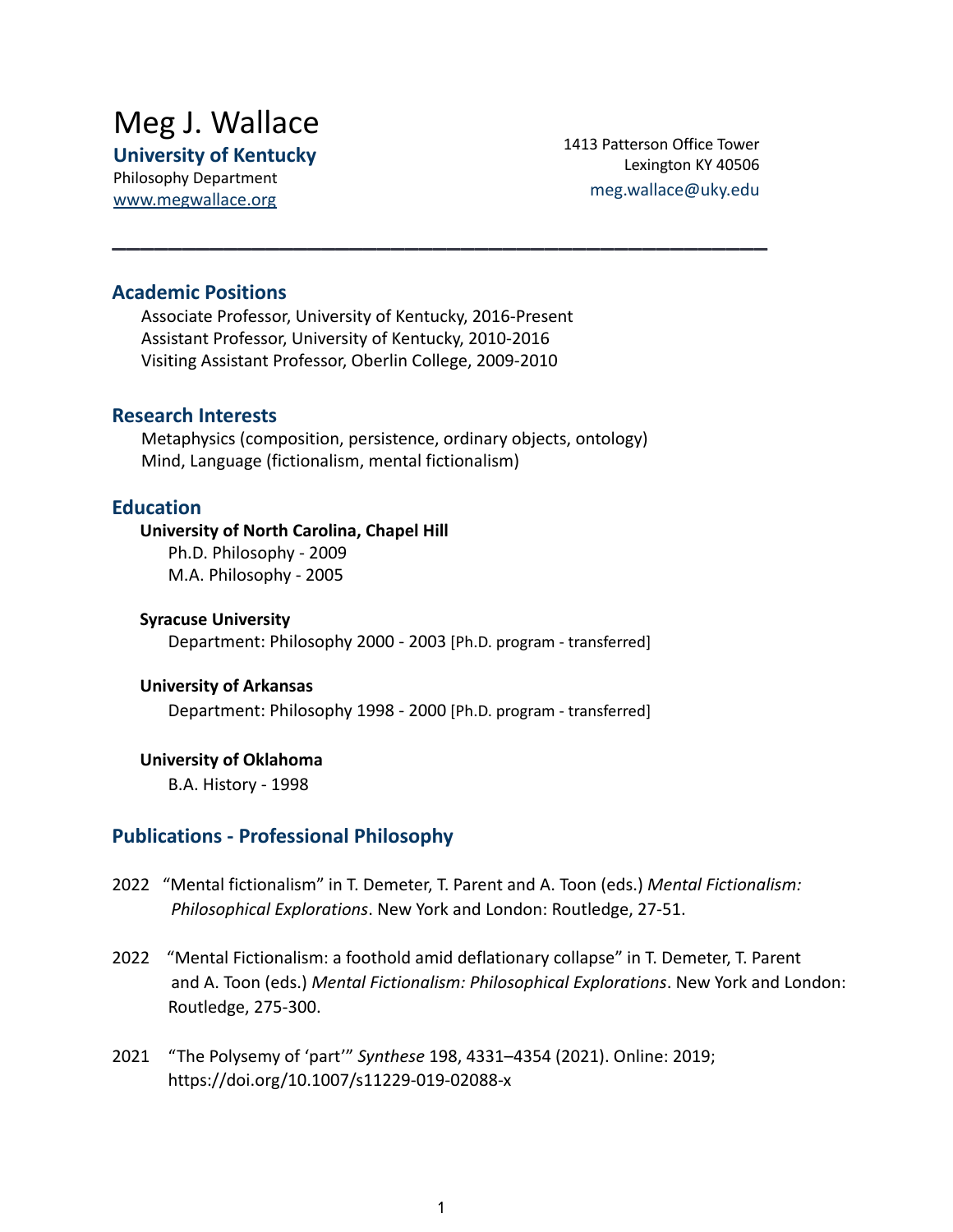- 2020 "Counterexamples and Common-sense: When (Not) to Tollens a Ponens" *Analysis* 80(3) 544-558 (2020); https://doi.org/10.1093/analys/anz056
- 2019 "The Lump Sum: a Theory of Modal Parts" *Philosophical Papers* 48(3): 403-445 (2019); https://doi.org/10.1080/05568641.2018.1562310
- 2018 "The Haecceitic Euthyphro Problem" co-authored with Jason Bowers *Analysis* 78(1): 13-22 (2018); https://doi.org/10.1093/analys/anx117
- 2016 "Saving Mental Fictionalism from Cognitive Collapse" *Res Philosophica* 93(2): 405-424 (2016); https://doi.org/10.11612/resphil.2016.93.2.5
- 2015 "Rearming the Slingshot?" *Acta Analytica* 30 (3): 283-292 (2015); https://doi.org/10.1007/s12136-014-0246-4
- 2014 "The Argument from Vagueness for Modal Parts" *dialectica* 68 (3): 355-373 (2014); https://doi.org/10.1111/1746-8361.12073
- 2014 "Composition as Identity, Mereological Essentialism, and Modal Parts" in *Composition as Identity*, eds. Donald Baxter and Aaron Cotnoir, OUP (2014)
- 2013 "Counterparts and Compositional Nihilism: A Reply to A.J. Cotnoir" *Thought: a Journal in Philosophy* vol. 2(3): 242-247 (2013); https://doi.org/10.1002/tht3.92
- 2011 "Composition as Identity: Part 1" *Philosophy Compass* vol. 6(11): 804-816 (2011); https://doi.org/10.1111/j.1747-9991.2011.00431.x
- 2011 "Composition as Identity: Part 2" *Philosophy Compass* vol. 6(11): 817-827 (2011); https://doi.org/10.1111/j.1747-9991.2011.00430.x

# **Public Philosophy, Pedagogy**

2021 - ["Circus and Philosophy: Teaching Aristotle](https://aestheticsforbirds.com/2021/12/02/circus-and-philosophy-teaching-aristotle-through-juggling/) through Juggling" *Aesthetics for Birds*; https://aestheticsforbirds.com/2021/12/02/circus-and-philosophy-teaching-aristotle-through-juggling/

## **Under Contract - In Progress**

- ⦁ *Parts and Wholes* (Cambridge University Press) *under contract*
- ⦁ *Objects and Worlds: A Theory of Modal Parts book proposal in progress*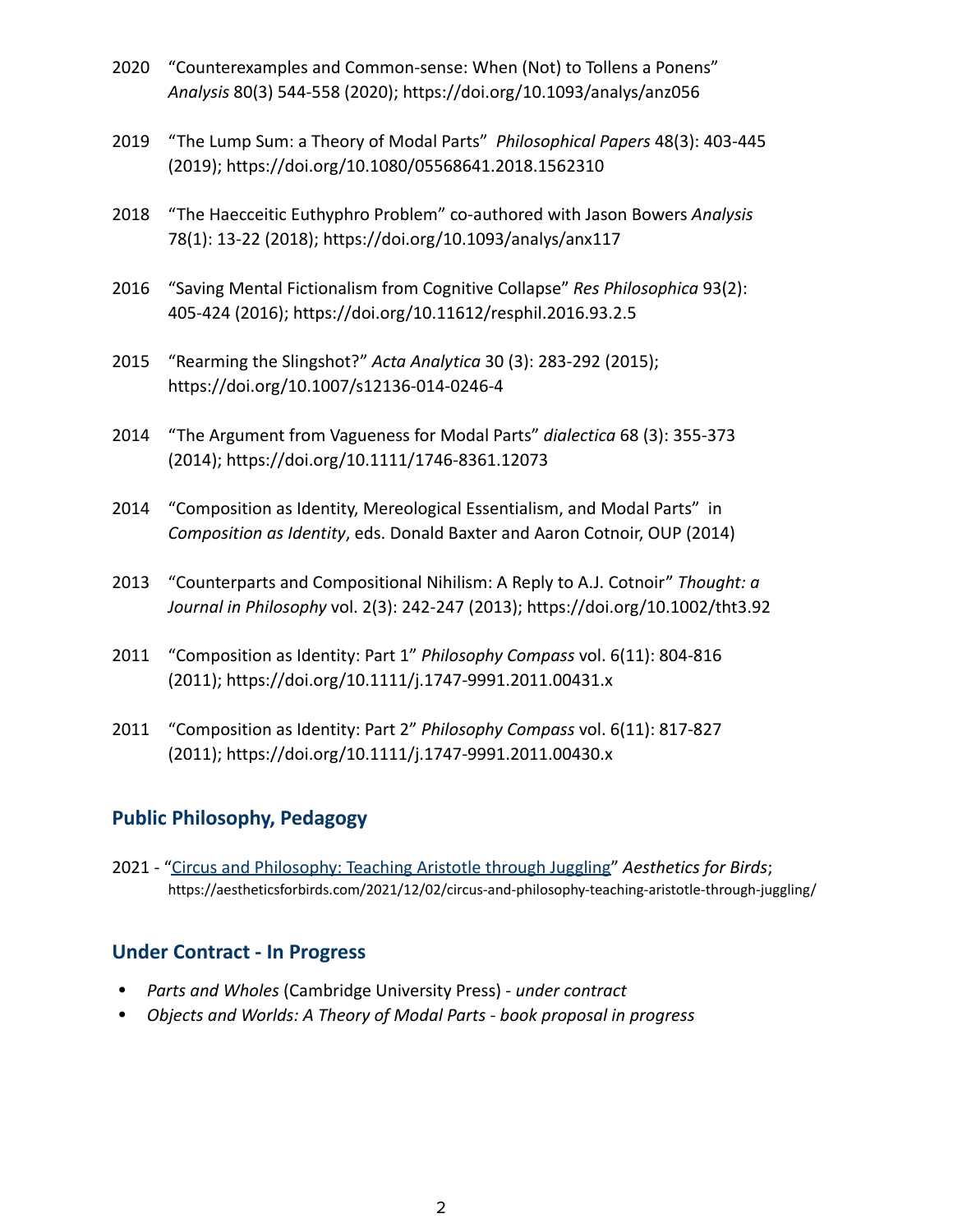#### **Presentations**

- "Modal Parts and Material Plentitude" Material Plentitude Conference (UT Austin, TX) March 2020 (canceled COVID-19)
- "Deflating Mental Fictionalism" Mental Fictionalism Conference (Budapest, Hungary) October 2019
- "Physicalism and Compositional Pluralism" Conference on Physicalism at University of Louisville (Louisville KY) May 2019
- "Mereology for Abstracta: the Polysemy of 'part'" Conference on Mereology and Identity (Pisa, Italy) July 2017
- "Modal Parts and Ontological Disagreement" Midwest Annual Workshop in Metaphysics (Milwaukee, WI) October 2015 Mid-Atlantic Philosophy of Language Workshop (Morgan Town, WV) August 2015 Central APA (St. Louis, MO) February 2015
- "Saving Mental Fictionalism from Cognitive Collapse" Conference on Mental Fictionalism, University of Edinburgh (Edinburgh, Scotland) July 2014 University of Louisville (Louisville, KY) February 2015
- "The Lump Sum: A Defense of Modal Parts" University of Hamburg (Hamburg, Germany) October 2014 Pacific APA (San Diego, CA) April 2014 University of Vermont (VT) March 2014
- "Rearming the Slingshot" Pacific APA (San Francisco, CA) March 2013
- "Mereological Essentialism and Modal Parts" University of California, Davis (Davis, CA) March 2013
- "Composition as Identity, Mereological Essentialism, and Modal Parts" Midwest Annual Workshop in Metaphysics (St. Louis, MO) October 2012 Virginia Polytechnic Institute and State University (Blacksburg, VA) April 2012 University of Louisville (Louisville, KY) March 2012
- "Composition and Counting"
	- Joint Meeting of the Illinois and Indiana Philosophical Association (Charleston, IL) November 2010
- "Argument from Vagueness for Modal Parts" Mountains-Plains Philosophy Conference (Washington, PA) October 2010 Pittsburgh Area Philosophy Conference (Washington, PA) September 2010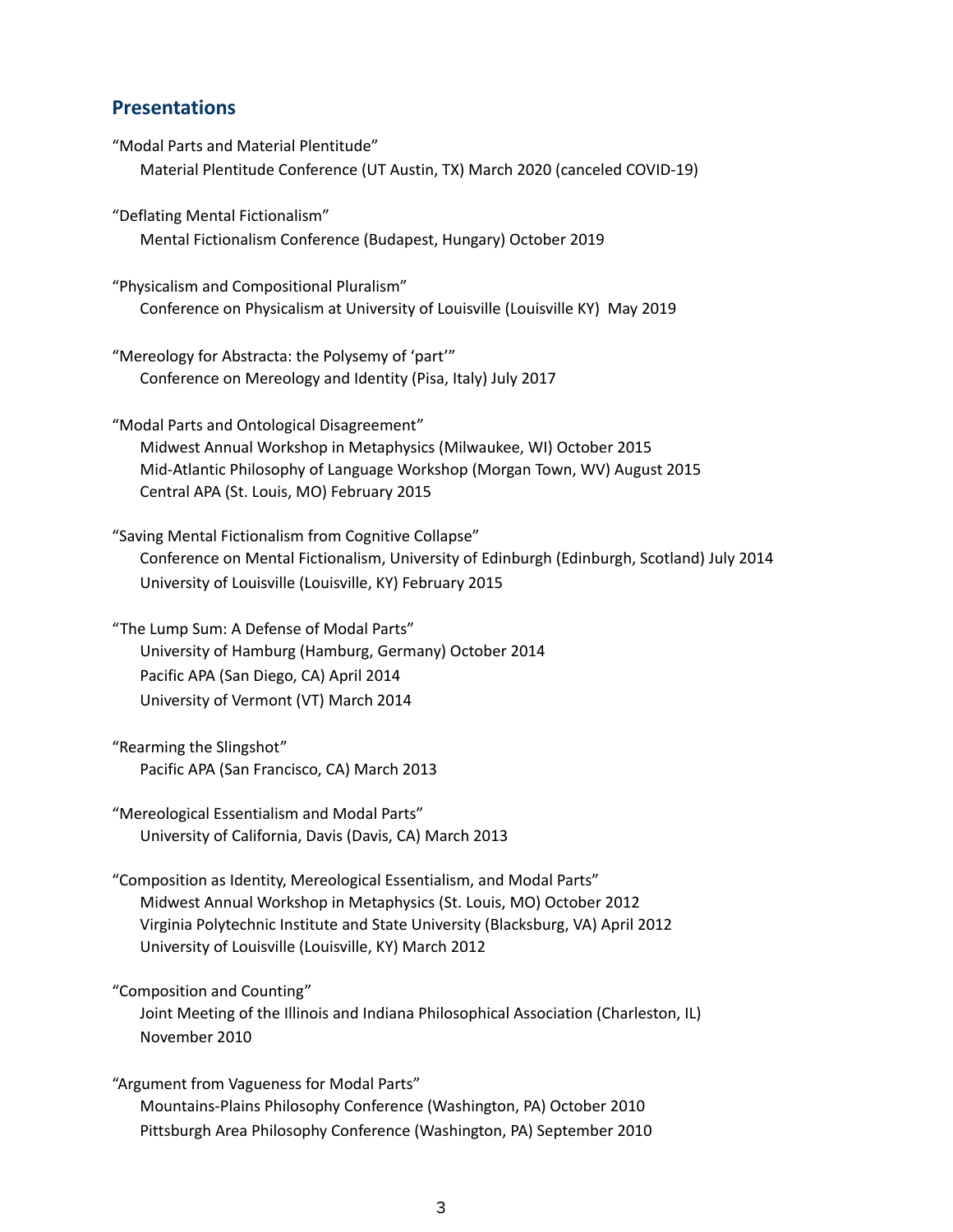"Composition is Identity" University of Kentucky (Lexington, KY) March 2010 Oberlin College (Oberlin, OH) April 14 2009 University of Iowa (Iowa City, IA) January 23 2009

#### **Comments**

John Keller's "A Theory of Ontological Commitment" Central APA (Chicago, IL) Feb 2022

- Dan Korman's *Objects: Nothing Out of the Ordinary*; author-meets-critics Pacific APA (San Diego, CA) March 2018
- Elanor Taylor's "Three Problems for Grounding"; Central States Philosophical Association (Chicago, Il) October 2014
- Tim Button's "There is No Theory of Truth"; Metaphysics Back at the Ranch (Tucson, AZ) February 2014
- Andrew Graham's "A Defense of Five-Dimensionalism"; Central APA (Chicago, IL) March 2014
- Kristin Seemuth's "An Eliminativist Response to the Argument from Charity"; Illinois Philosophical Association (Urbana-Champaign, IL) October 2012

L.A. Paul's "Categorical Parsimony"; INCP 14 (Boise, ID) April 2011

James Shaw's "Semantic Defect in Context"; Pacific APA (San Diego, CA) April 2011

"The Distributivity of Masses"; Central APA (Minneapolis, MN) March/April 2011

- David Kovak's "Semanticism versus the Schmenglish Argument"; Joint Meeting of the Illinois and Indiana Philosophical Association (Charleston, IL) November, 2010
- Joseph Baltimore's "Lewis's Special Problem of Profligate Causation"; Pittsburgh Area Philosophy Conference (Washington. PA) September 2010
- Dan Korman's "Universalism, Vagueness, and the Argument from Borderline Hammers"; Pacific APA (San Francisco) April 2010

David Ian Spencer's "Why Do We Need Tense?"; Pacific APA (Vancouver) April 2009.

Joe Salerno's "Must and Can"; Eastern APA (Philadelphia, PA) December 2008.

Brad Skow's "Are Shapes Intrinsic?"; Bellingham Summer Philosophy Conference, (Bellingham, WA) August, 2005.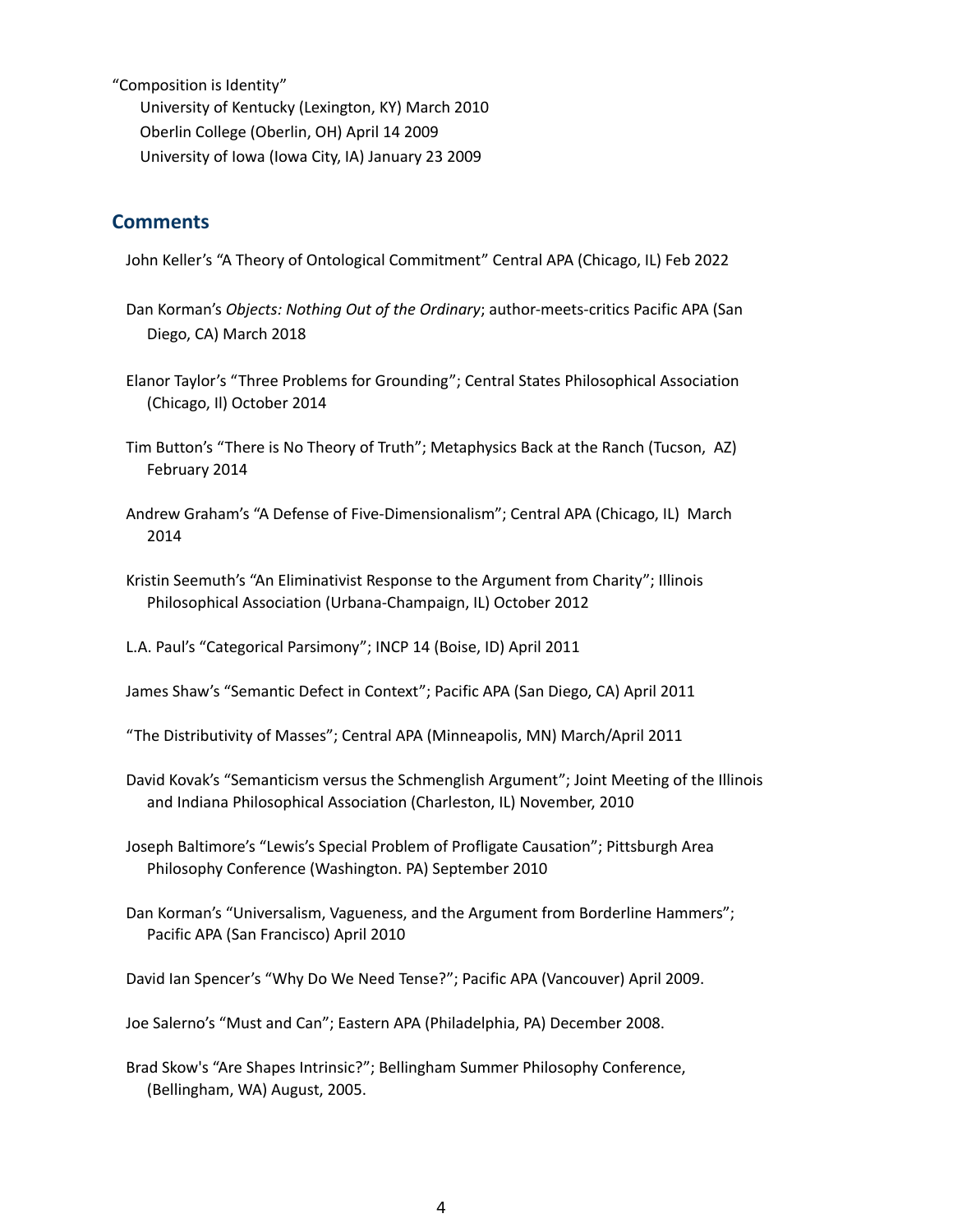#### **University and Professional Service**

Department Chair, beginning July 2023 Director of Undergraduate Studies, 2017-2021 Graduate Student Admissions Committee, 2015-2016, 2018 Executive Committee, 2014-2015 Speakers Committee, 2014-2016, 2021-2022 Search Committee, 2014-2015

Referee - Acta Analytica, Analysis, American Philosophical Quarterly, Australasian Journal of Philosophy, Canadian Journal of Philosophy, European Journal of Analytic Philosophy, Mind, Mind and Language, Pacific Philosophical Quarterly, Philosophers' Imprint, Philosophical Papers, Philosophical Quarterly, Philosophical Studies, Synthese, TOPOI

Referee, Central States Philosophical Association, Fall 2014 Referee, Kentucky Philosophical Association, Fall 2011 Referee, Pittsburgh Area Philosophy Conference, September 2011 Research Assistant to William G. Lycan, Fall 2005-2009

#### **Awards, Funding, and Fellowships**

OVPR Research and Creative Activities Program Support (Circus Lab) - 2022-2023 (4.2K) Let's Make a Difference Initiative (Philosophy Department Renovations) - 2021-2022 (15K) OVPR Research and Creative Activities Program Support (Circus Lab) - 2020-2021 (4K) UK Facilities Management Funds (Circus Lab) - 2019-2020 (10K) A&S Award for Innovative Teaching, 2019 Oberlin College Teaching Award, 2010 Horace Williams Fellowship UNC, 2009 Horace Williams Fellowship UNC, 2007 Head Teaching Associate UNC, 2006-2007 Horace Williams Fellowship UNC, 2003-2004 Syracuse University Teaching Award, 2003

#### **Teaching Experience**

Circus and Philosophy Philosophy and Science Fiction (honors and non-honors) **Metaphysics** Metaphysics and Epistemology (mid- and upper-level) History of Analytic Philosophy Symbolic Logic I Symbolic Logic II Introduction to Philosophy - Experience and Reality Philosophy of Religion Graduate Seminar: Unity (spring 2021) Graduate Seminar: Fictionalism Graduate Seminar: Space, Time, and Possible Worlds Graduate Seminar: Paradoxes Independent Study: Properties and Universals, 2011